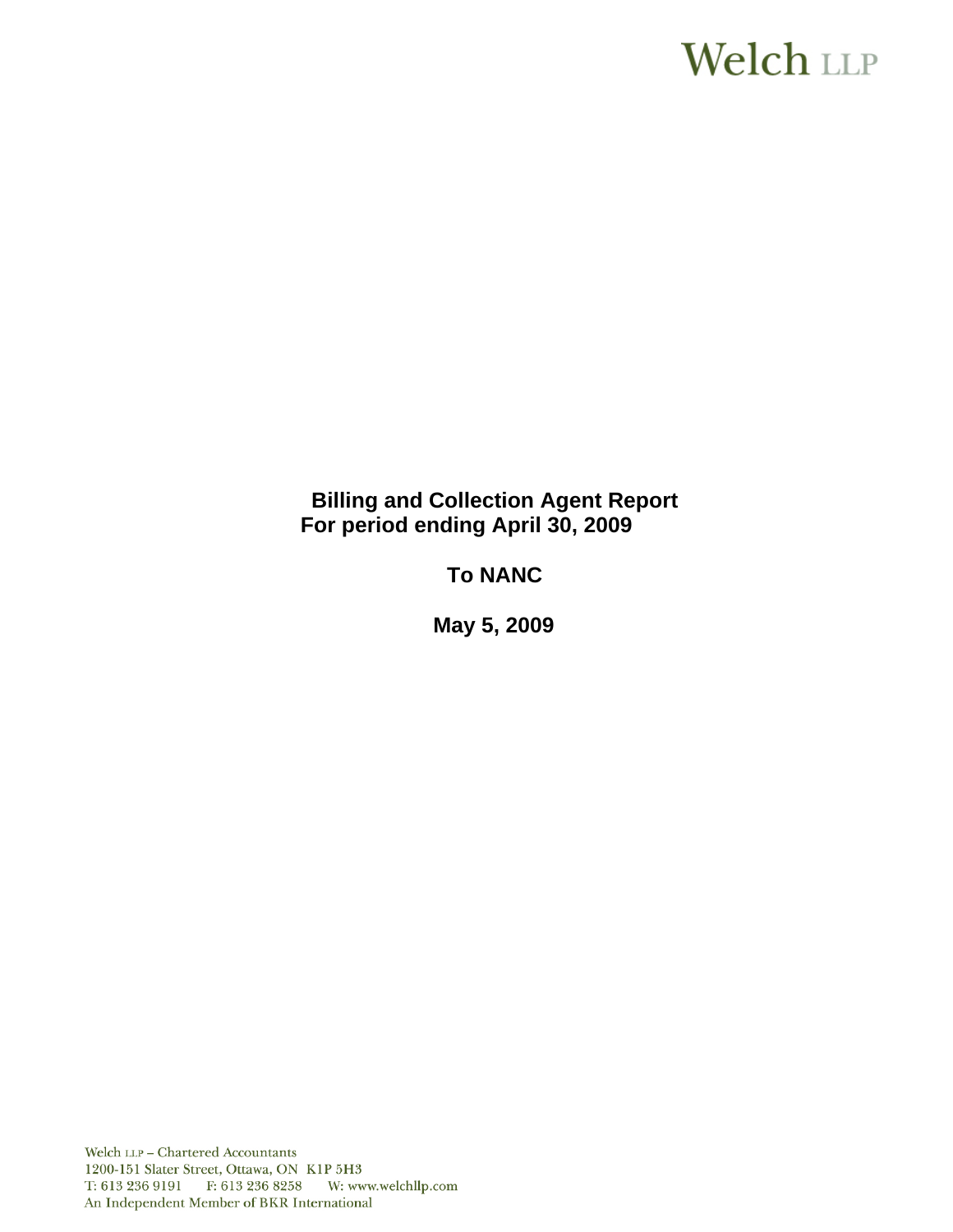# **NANPA FUND STATEMENT OF FINANCIAL POSITION APRIL 30, 2009**

| <b>Assets</b><br>Cash Balance in bank account<br>Dreyfus Government Cash Management Fund                                                                                                           |                                                   | \$ | 70,584<br>3.325.000 |
|----------------------------------------------------------------------------------------------------------------------------------------------------------------------------------------------------|---------------------------------------------------|----|---------------------|
| Receivable from US Carriers<br>Receivable from Canada<br>Receivable from Caribbean countries<br>Receivables forwarded to FCC for collection (Over 90 days)<br>Allowance for uncollectible accounts | 204,289<br>5,733<br>1,285<br>246,032<br>(263,000) |    | 194,339             |
|                                                                                                                                                                                                    |                                                   |    |                     |
| Interest receivable                                                                                                                                                                                |                                                   |    | 67                  |
| <b>Total assets</b>                                                                                                                                                                                |                                                   |    | 3,589,990           |
| Less: Accrued liabilities (see below for makeup)                                                                                                                                                   |                                                   |    | (341,700)           |
|                                                                                                                                                                                                    |                                                   |    |                     |
| <b>Fund balance</b>                                                                                                                                                                                |                                                   | S  | 3,248,290           |
| <b>Makeup of Accrued Liabilities</b> (see following page for additional details)                                                                                                                   |                                                   |    |                     |
| <b>Welch LLP</b>                                                                                                                                                                                   | 19,900                                            |    |                     |
| <b>NEUSTAR Pooling 1K Block Pooling Expenses</b>                                                                                                                                                   | 189,374                                           |    |                     |
| <b>NEUSTAR Admin Expenses</b>                                                                                                                                                                      | 123,678                                           |    |                     |
| Data Collection Agent - USAC                                                                                                                                                                       | 8,748                                             |    |                     |
|                                                                                                                                                                                                    |                                                   |    |                     |
|                                                                                                                                                                                                    | \$<br>341.700                                     |    |                     |

**\*\*\*\*\*\*\*\*\*\*\*\*\*\*\*\*\*\*\*\*\*\*\*\*\*\*\*\*\*\*\*\*\*\*\*\*\*\*\*\*\*\*\*\*\*\*\*\*\*\*\*\*\*\*\*\*\*\*\*\*\*\*\*\*\*\*\*\*\*\*\*\*\*\*\*\*\***

### **Other items of note**

During April 2009, the Dreyfus Government Cash Management Fund earned an average rate of return of 0.022%.

The budget and contribution factor were submitted to the FCC on May 5, 2009 for approval.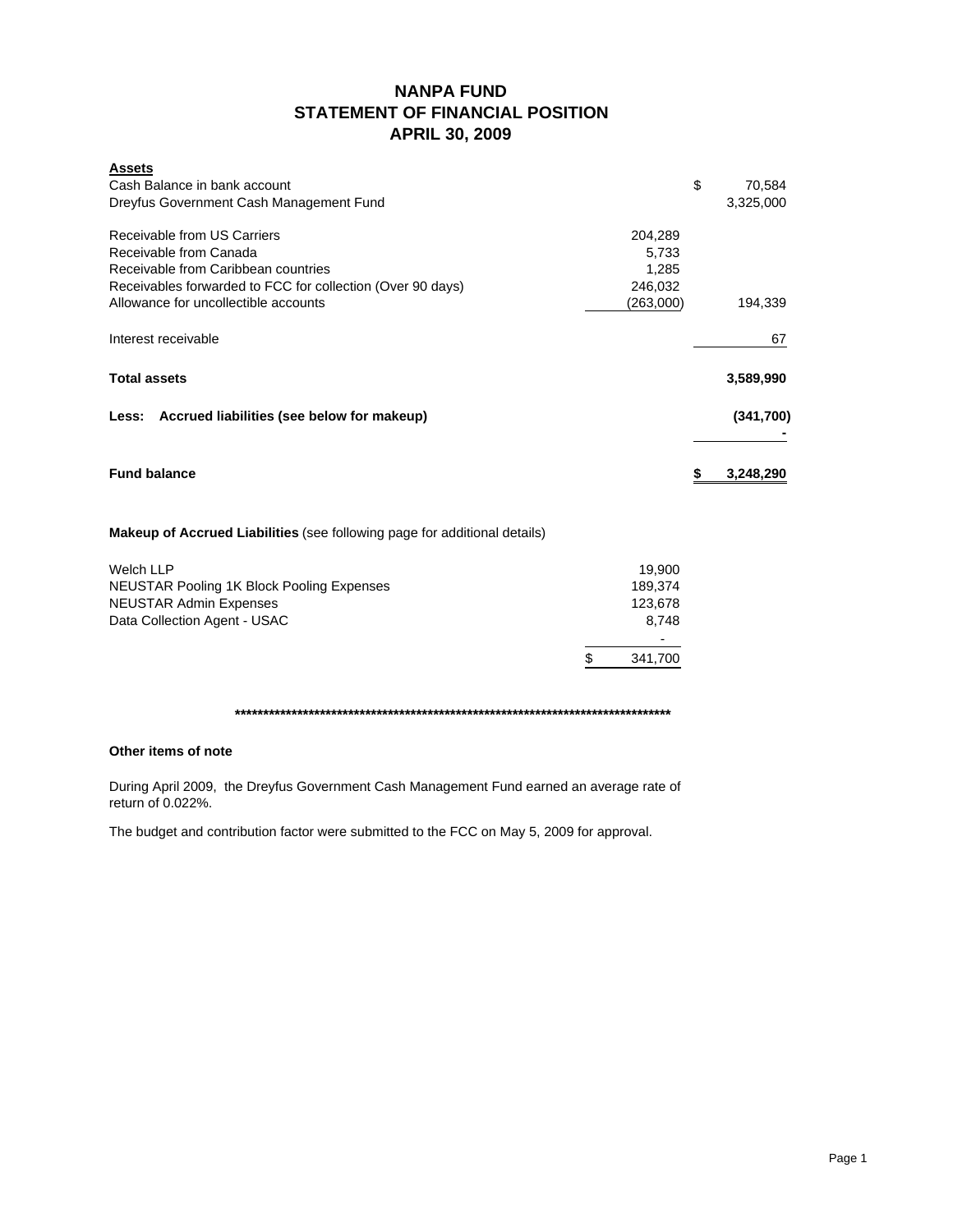#### **NANPA FUND FORECASTED STATEMENT OF CHANGES IN FUND BALANCE JULY 2008 TO APRIL 2010**

|                                          |            | Actual                    |                          |            | <b>Budgeted</b> |                  |                |                                                                    |                          |            |                  |                 | Estimated       |           |               |                 |            |                          |
|------------------------------------------|------------|---------------------------|--------------------------|------------|-----------------|------------------|----------------|--------------------------------------------------------------------|--------------------------|------------|------------------|-----------------|-----------------|-----------|---------------|-----------------|------------|--------------------------|
|                                          |            | July 2008 -<br>March 2009 | Apr-09                   | $May-09$   | <b>Jun-09</b>   | <b>Total</b>     | <b>Budget</b>  | Variance between forecasted<br>balance at June 30/08 and<br>budget | <b>Jul-09</b>            | Aug-09     | Sep-09           | Oct-09          | Nov-09          | Dec-09    | <b>Jan-10</b> | Feb-10          | Mar-10     | Apr-10                   |
| Revenue                                  |            |                           |                          |            |                 |                  |                |                                                                    |                          |            |                  |                 |                 |           |               |                 |            |                          |
| <b>International Contributions</b>       |            | 51,597                    | 5,733                    | 5,732      |                 |                  | 68,795         |                                                                    | 5,912                    | 5,912      | 5,912            |                 |                 | 5,912     | 5,912         |                 | 5,912      |                          |
| Canada<br>Caribbean countries            | (1)<br>(1) | 13.589                    | $\sim$                   | $\sim$     | $\sim$          | 68,795<br>13,589 | 13,589         | <b>Contract</b>                                                    | 14.467                   | $\sim$ $-$ | $\sim$ 100 $\mu$ | 5,912<br>$\sim$ | 5,912<br>$\sim$ | $\sim$    | $\sim$ $-$    | 5,912<br>$\sim$ | $\sim$     | 5,912<br>$\sim$          |
| <b>Total International Contributions</b> |            | 65,186                    | 5,733                    | 5,732      |                 | 82,384           | 82,384         |                                                                    | 20,379                   | 5,912      | 5,912            | 5,912           | 5,912           | 5,912     | 5,912         | 5,912           | 5,912      | 5,912                    |
| Domestic Contributions - US carriers     | (1)        | 3,489,572                 | 173,181                  | 178,720    |                 | 4,011,229        | 3,895,083      | 116,146                                                            | 1,226,845                | 102,900    | 102,900          | 102,900         | 102,900         | 102,900   | 102,900       | 102.900         | 102,900    | 102,900                  |
| Late filing fees for Form 499A           | (2)        | 8,600)                    | 100                      |            | 115,000         | 105,500          | 115,000        | 9,500                                                              | $\overline{\phantom{a}}$ |            | $\sim$           |                 |                 |           | $\sim$        |                 |            | $\overline{\phantom{a}}$ |
|                                          |            | 34,529                    | 99                       | 500        | 500             | 35,782           | 180,000        | 144,218)                                                           | 833                      |            |                  | 833             | 833             |           |               | 833             | 833        | 833                      |
| Interest income                          | (3)        |                           |                          |            |                 |                  |                |                                                                    |                          | 833        | 833              |                 |                 | 833       | 833           |                 |            |                          |
| <b>Total revenue</b>                     |            | 3.580.687                 | 179,113                  | 184,952    | 115,500         | 4,234,895        | 4,272,467      | 37,572)                                                            | 1.248.057                | 109,645    | 109.645          | 109,645         | 109.645         | 109.645   | 109,645       | 109.645         | 109,645    | 109,645                  |
| <b>Expenses</b>                          |            |                           |                          |            |                 |                  |                |                                                                    |                          |            |                  |                 |                 |           |               |                 |            |                          |
| NANPA Administration                     | (4), (8)   | 1,164,067                 | 123,678                  | 121,300    | 121,300         | 1,652,965        | 1,408,661      | 244,304                                                            | 122,967                  | 122,967    | 122,967          | 122,967         | 122,967         | 122,967   | 122,967       | 122,967         | 122,967    | 122,967                  |
| 1K Block Pooling Administration          | (4), (7)   | 1,548,763                 | 189,374                  | 256,386    | 189,374         | 2,385,600        | 2,272,483      | 113,117                                                            | 189,373                  | 188,936    | 188,498          | 188,498         | 188,498         | 188,498   | 188,498       | 188,498         | 188,498    | 188,498                  |
| pANI                                     | (9)        | $\sim$                    | $\overline{\phantom{a}}$ |            | $\sim$          |                  | 100,000 (      | 100,000)                                                           | 16,666                   | 16,666     | 16,666           | 16,666          | 16,666          | 16,666    | 16,666        | 16,666          | 16,666     | 16,666                   |
| <b>Billing and Collection</b>            |            |                           |                          |            |                 |                  |                |                                                                    |                          |            |                  |                 |                 |           |               |                 |            |                          |
| Welch LLP                                | (4)        | 159,200                   | 19,900                   | 19,900     | 19,900          | 238,800          | 238,800        | <b>Contract</b>                                                    | 19,900                   | 19,900     | 19,900           | 19,900          | 19,900          | 19,900    | 19,900        | 19,900          | 19,900     | 19,900                   |
| Data Collection Agent                    | (5)        | 30,251                    | 4.248                    | 4,500      | 4,500           | 48,537           | $54,000$ (     | 5,463                                                              | 4,450                    | 4,450      | 4,450            | 4.450           | 4.450           | 4,450     | 4,450         | 4.450           | 4,450      | 4.450                    |
| <b>Annual Operations Audit</b>           | (6)        | 2,500                     | $\sim$                   |            | 32,500          | 35,000           | 30,000         | 5,000                                                              | $\overline{\phantom{a}}$ |            |                  |                 |                 |           |               |                 |            |                          |
| <b>Carrier Audits</b>                    | (10)       | $\sim$                    | $\overline{\phantom{a}}$ |            | $\sim$          |                  | 700,000        | 700,000)                                                           |                          |            |                  |                 |                 |           |               | 700,000         |            |                          |
| Bad debt expense (recovery)              | (11)       | 2.352                     | 11.871)                  |            | $\sim$          | 17,968           | <b>Service</b> | 17.968)                                                            |                          |            |                  |                 |                 |           |               |                 | $\sim$     |                          |
| <b>Total expenses</b>                    |            | 2.902.429                 | 325.329                  | 402,086    | 367.574         | 4.342.934        | 4,803,944      | (461, 010)                                                         | 353,356                  | 352,919    | 352.481          | 352,481         | 352.481         | 352.481   | 352.481       | 1.052.481       | 352.481    | 352,48'                  |
| Net revenue (expenses)                   |            | 678,258                   | 146,216)                 | 217,134) ( | 252,074)        | 108,039          | 531,477)       | 423,438                                                            | 894,701                  | 243,274)   | 242,836)         | 242,836)        | 242,836)        | 242,836)  | 242,836)      | 942.836)        | 242,836) ( | 242,836                  |
| Opening fund balance                     |            | 2,887,121                 | 3.394.506                | 3,248,290  | 3,031,156       | 2,887,121        | 2,730,440      | 156,681                                                            | 2,779,082                | 3,673,783  | 3.430.509        | 3,187,673       | 2.944.837       | 2,702,001 | 2,459,165     | 2,216,329       | 1,273,493  | 1,030,657                |
| <b>Closing fund balance</b>              |            | 3,565,379                 | 3,248,290                | 3,031,156  | 2,779,082       | 2,779,082        | 2,198,963      | 580,119                                                            | 3,673,783                | 3,430,509  | 3,187,673        | 2,944,837       | 2,702,001       | 2,459,165 | 2,216,329     | 1,273,493       | 1,030,657  | 787,821                  |
| Fund balance makeup:                     |            |                           |                          |            |                 |                  |                |                                                                    |                          |            |                  |                 |                 |           |               |                 |            |                          |
| Contingency                              |            | 1,000,000                 | 1,000,000                | 1,000,000  | 1,000,000       | 1,000,000        | 1,000,000      |                                                                    | 500,000                  | 500,000    | 500,000          | 500,000         | 500,000         | 500,000   | 500,000       | 500,000         | 500,000    | 500,001                  |
| Surplus                                  |            | 2,565,379                 | 2,248,290                | 2,031,156  | 1,779,082       | 1,779,082        | 1,198,963      |                                                                    | 3,173,783                | 2,930,509  | 2,687,673        | 2,444,837       | 2,202,001       | 1,959,165 | 1,716,329     | 773,493         | 530,657    | 287,820                  |
|                                          |            | 3.565.379                 | 3.248.290                | 3.031.156  | 2.779.082       | 2.779.082        | 2.198.963      |                                                                    | 3.673.783                | 3.430.509  | 3.187.673        | 2.944.837       | 2.702.001       | 2.459.165 | 2.216.329     | 1.273.493       | 1.030.657  | 787.821                  |

|                          |                          |                          |                          | <b>Estimated</b>         |                      |                      |                          |                          |                          |
|--------------------------|--------------------------|--------------------------|--------------------------|--------------------------|----------------------|----------------------|--------------------------|--------------------------|--------------------------|
| <b>Jul-09</b>            | Aug-09                   | Sep-09                   | Oct-09                   | <b>Nov-09</b>            | Dec-09               | <b>Jan-10</b>        | Feb-10                   | Mar-10                   | Apr-10                   |
| 5,912<br>14,467          | 5,912<br>$\sim$          | 5,912<br>$\sim$          | 5,912<br>$\sim$          | 5,912<br>$\sim$          | 5,912<br>$\sim$      | 5,912<br>$\sim$      | 5,912<br>$\sim$          | 5,912<br>$\sim$          | 5,912<br>$\sim$          |
| 20,379                   | 5,912                    | 5,912                    | 5,912                    | 5,912                    | 5,912                | 5,912                | 5,912                    | 5,912                    | 5,912                    |
| 1,226,845                | 102,900                  | 102,900                  | 102,900                  | 102,900                  | 102,900              | 102,900              | 102,900                  | 102,900                  | 102,900                  |
| $\overline{\phantom{a}}$ | $\overline{\phantom{a}}$ | $\overline{\phantom{a}}$ | $\overline{\phantom{a}}$ | $\overline{\phantom{a}}$ | ٠                    | ٠                    | $\overline{\phantom{a}}$ | $\overline{\phantom{a}}$ | $\overline{\phantom{a}}$ |
| 833                      | 833                      | 833                      | 833                      | 833                      | 833                  | 833                  | 833                      | 833                      | 833                      |
| 1,248,057                | 109,645                  | 109,645                  | 109,645                  | 109,645                  | 109,645              | 109,645              | 109,645                  | 109,645                  | 109,645                  |
| 122,967                  | 122,967                  | 122,967                  | 122,967                  | 122,967                  | 122,967              | 122,967              | 122,967                  | 122,967                  | 122,967                  |
| 189,373                  | 188,936                  | 188,498                  | 188,498                  | 188,498                  | 188,498              | 188,498              | 188,498                  | 188,498                  | 188,498                  |
| 16,666                   | 16,666                   | 16,666                   | 16,666                   | 16,666                   | 16,666               | 16,666               | 16,666                   | 16,666                   | 16,666                   |
| 19,900<br>4,450          | 19,900<br>4,450          | 19,900<br>4,450          | 19,900<br>4,450          | 19,900<br>4,450          | 19,900<br>4,450      | 19,900<br>4,450      | 19,900<br>4,450          | 19,900<br>4,450          | 19,900<br>4,450          |
|                          |                          |                          |                          |                          |                      |                      | $\overline{\phantom{a}}$ |                          | $\overline{\phantom{0}}$ |
|                          |                          |                          |                          |                          |                      | ٠                    | 700,000                  |                          | $\overline{\phantom{a}}$ |
|                          | ٠                        | ٠                        |                          | ٠                        | ٠                    | $\blacksquare$       | $\overline{\phantom{a}}$ | $\overline{\phantom{a}}$ | $\sim$                   |
| 353,356                  | 352,919                  | 352,481                  | 352,481                  | 352,481                  | 352,481              | 352,481              | 1,052,481                | 352,481                  | 352,481                  |
| 894,701 (                | 243,274) (               | 242,836) (               | 242,836) (               | 242,836) (               | 242,836) (           | 242,836) (           | 942,836) (               | 242,836) (               | 242,836)                 |
| 2,779,082                | 3,673,783                | 3,430,509                | 3,187,673                | 2,944,837                | 2,702,001            | 2,459,165            | 2,216,329                | 1,273,493                | 1,030,657                |
| 3,673,783                | 3,430,509                | 3,187,673                | 2,944,837                | 2,702,001                | 2,459,165            | 2,216,329            | 1,273,493                | 1,030,657                | 787,821                  |
| 500,000<br>3,173,783     | 500,000<br>2,930,509     | 500,000<br>2,687,673     | 500,000<br>2,444,837     | 500,000<br>2,202,001     | 500,000<br>1,959,165 | 500,000<br>1,716,329 | 500,000<br>773,493       | 500,000<br>530,657       | 500,001<br>287,820       |
| 3,673,783                | 3.430.509                | 3.187.673                | 2.944.837                | 2,702,001                | 2,459,165            | 2,216,329            | 1,273,493                | 1,030,657                | 787,821                  |

#### **Assumptions:**

**(1)** The US carrier contributions for the period from July 2008 to June 2009 and the International carrier

revenue is based upon actual billings The contributions for July 2009 - April 2010 are estimated based on the

**(2)** These fees represent the \$100 late filing fee charged to those companies that do not file the Form 499A by the due date.

**(3)** Interest income projections are estimates

**(4)** The expenses for the NANPA Administration, 1K Block Pooling and Welch LLP are based on contracts in force. NANPA Administration contract expired June 2008. The expense for NANPA Administration for July 2008 - December 2008 is based on the current contract based on the option to extend exercised by the FCC. The expense for the January 2009 to April 2010 is based on the option to extend.

(5) The expense for the Data Collection Agent is based on estimate of costs by USAC for the 2008 calendar year.

**(6)** The contract for the annual operations audit has been awarded to Ernst & Young. The cost will be \$32,500

<sup>(7)</sup> The May forecasted amount includes the forecasted monthly billing of \$189,375 plus change orders 5-7 in the amount of \$67012.

**(8)** The May forecasted amount includes the forecasted monthly billing of \$121,300.

**(9)** Interim p-ANNI administration is now covered under the new Pooling contract. \$100,000 has been allowed for the cost of permanent

pANI in 2008/09. No change order has been issued.

(10) The budget allowed \$700,000 for 16 carrier audits. The FCC is revising the procurement procedure and are not conducting any audits until this is in place.

(11) The allowance covers all accounts considered potentially uncollectible at April 30, 2009. This will be covered by the contingency allowance.

#### **Reconciliation of Forecast at June 30, 2009 to Budget**

| Budgeted fund balance at June 30/09 - contingency                                  | 1.000.000  |
|------------------------------------------------------------------------------------|------------|
|                                                                                    |            |
|                                                                                    |            |
| Unexpended surplus carried forward - as per budget                                 | 1.198.963  |
| Increase in fund balance between budget period (February 2008) and June 2008       | 156.681    |
| Additional billings in July 2008 - April 2009                                      | 116.146    |
| Late filing fees (reversal) for Form 499A - 2008                                   | (9,500)    |
| Reduced interest earned to date compared to budget                                 | (144, 218) |
|                                                                                    |            |
| NANP - change orders and contract extension fixed monthly amount                   | (175, 931) |
| NANP Admin change order #15 originally included in 2007/08 surplus but not expende | (68, 373)  |
| Data Collection fees - Adjustment to actual from budget                            | 5.463      |
| Bad debts (recovery) not budgeted for                                              | 17,968     |
| <b>Annual Operations Audit</b>                                                     | (5,000)    |
| Unexpended budget for carrier audits not performed in 2008/09 budget year          | 700.000    |
| Cost of permanent pANI not expended                                                | 100.000    |
| Pooling change orders                                                              | (113, 117) |
| Forecasted fund balance at June 30/09                                              | 2.779.082  |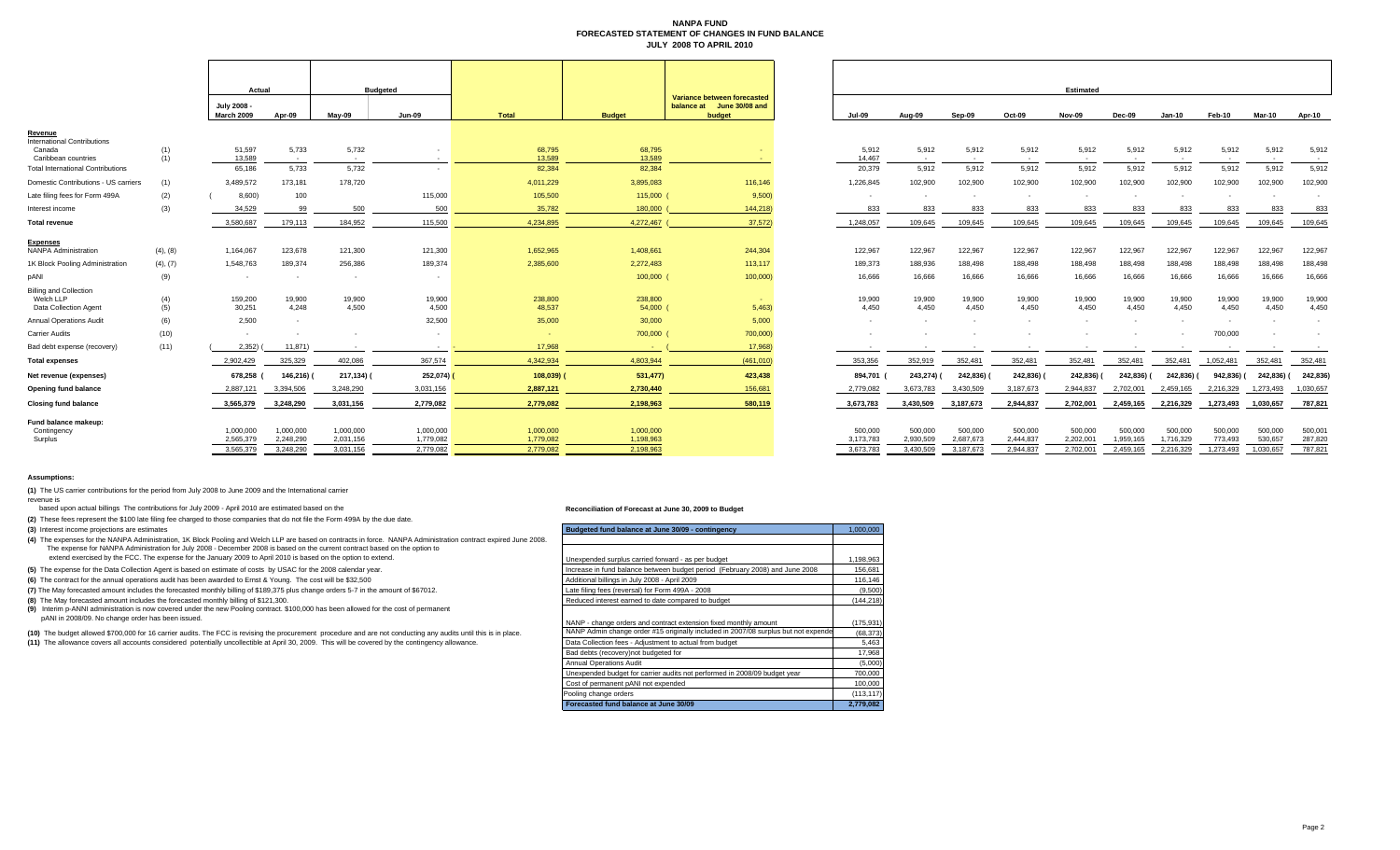### **NANPA FUNDCURRENT AND FORECASTED LIABILITIES**

|                                                                                                               |                               | Current<br>Apr-09 | May-09  | Jun-09  | <b>Jul-09</b> | Aug-09  | Sep-09  | Oct-09  | Nov-09  |
|---------------------------------------------------------------------------------------------------------------|-------------------------------|-------------------|---------|---------|---------------|---------|---------|---------|---------|
| <b>NEUSTAR - NANPA Administration contract</b>                                                                |                               | 123,678           | 121,300 | 121,300 | 122,967       | 122,967 | 122,967 | 122,967 | 122,967 |
|                                                                                                               |                               |                   |         |         |               |         |         |         |         |
| - Payment authorized by the FCC on March 18/09, received by Welch April 2/09<br>February 2009<br>Amendment 25 | 126,629<br>44,080             |                   |         |         |               |         |         |         |         |
| - Payment authorized by the FCC on April 7/09, received by Welch April 13/09<br>March 2009                    | 122,620                       |                   |         |         |               |         |         |         |         |
| - Authorization by the FCC has not been received for payment<br>April 2009                                    | 123,678<br>123,678<br>\$      |                   |         |         |               |         |         |         |         |
| <b>NEUSTAR - Block Pooling contract</b>                                                                       |                               | 189,374           | 256,386 | 189,374 | 189,373       | 188,498 | 188,498 | 188,498 | 188,498 |
| - Payment authorized by the FCC on March 18/09, received by Welch April 2/09<br>February 2009<br>$CO$ #3      | 189,374<br>12,330             |                   |         |         |               |         |         |         |         |
| - Payment authorized by the FCC on April 7/09, received by Welch April 13/09<br>January 2009                  | 189,373                       |                   |         |         |               |         |         |         |         |
| - Authorization by the FCC has not been received for payment<br><b>April 2009</b>                             | \$<br>189,374<br>S<br>189,374 |                   |         |         |               |         |         |         |         |
| Welch LLP - Billing & Collection Agent                                                                        |                               | 19,900            | 19,900  | 19,900  | 19,900        | 19,900  | 19,900  | 19,900  | 19,900  |
| - Payment authorized by the FCC on March 9/09, received by Welch April 2/09<br>February 2009                  | 18,743                        |                   |         |         |               |         |         |         |         |
| - Payment authorized by the FCC on April 7/09, received by Welch April 13/09<br>March 2009                    | 18,671                        |                   |         |         |               |         |         |         |         |
| - Authorization by the FCC has not been received for payment<br>April 2009                                    | 19,900<br>\$<br>19,900<br>\$  |                   |         |         |               |         |         |         |         |
| <b>USAC - Data Collection Agent</b>                                                                           |                               | 8,748             | 4,500   | 4,500   | 4,450         | 4,450   | 4,450   | 4,450   | 4,450   |
| - Payment authorized by the FCC on March 9/09, received by Welch April 2/09<br>December 2008                  | 5,592                         |                   |         |         |               |         |         |         |         |
| - Payment authorized by the FCC on April 7/09, received by Welch April 13/09<br>February 2009                 | 3,946                         |                   |         |         |               |         |         |         |         |
| - Authorization by the FCC has not been received for payment<br>March 2009<br>April 2009 (estimate)           | 4,248<br>4,500<br>8,748<br>S. |                   |         |         |               |         |         |         |         |
| <b>Carrier audits</b>                                                                                         |                               |                   |         |         |               |         |         |         |         |
| Ernst & Young LLP- Annual operations audit                                                                    |                               |                   |         | 32,500  |               |         |         |         |         |
| <b>NEUSTAR - pANI administration</b>                                                                          | \$                            |                   |         | ä,      | 16,666        | 16,666  | 16,666  | 16,666  | 16,666  |
| Total                                                                                                         |                               | 341,700           | 402,086 | 367,574 | 353,356       | 352,481 | 352,481 | 352,481 | 352,481 |